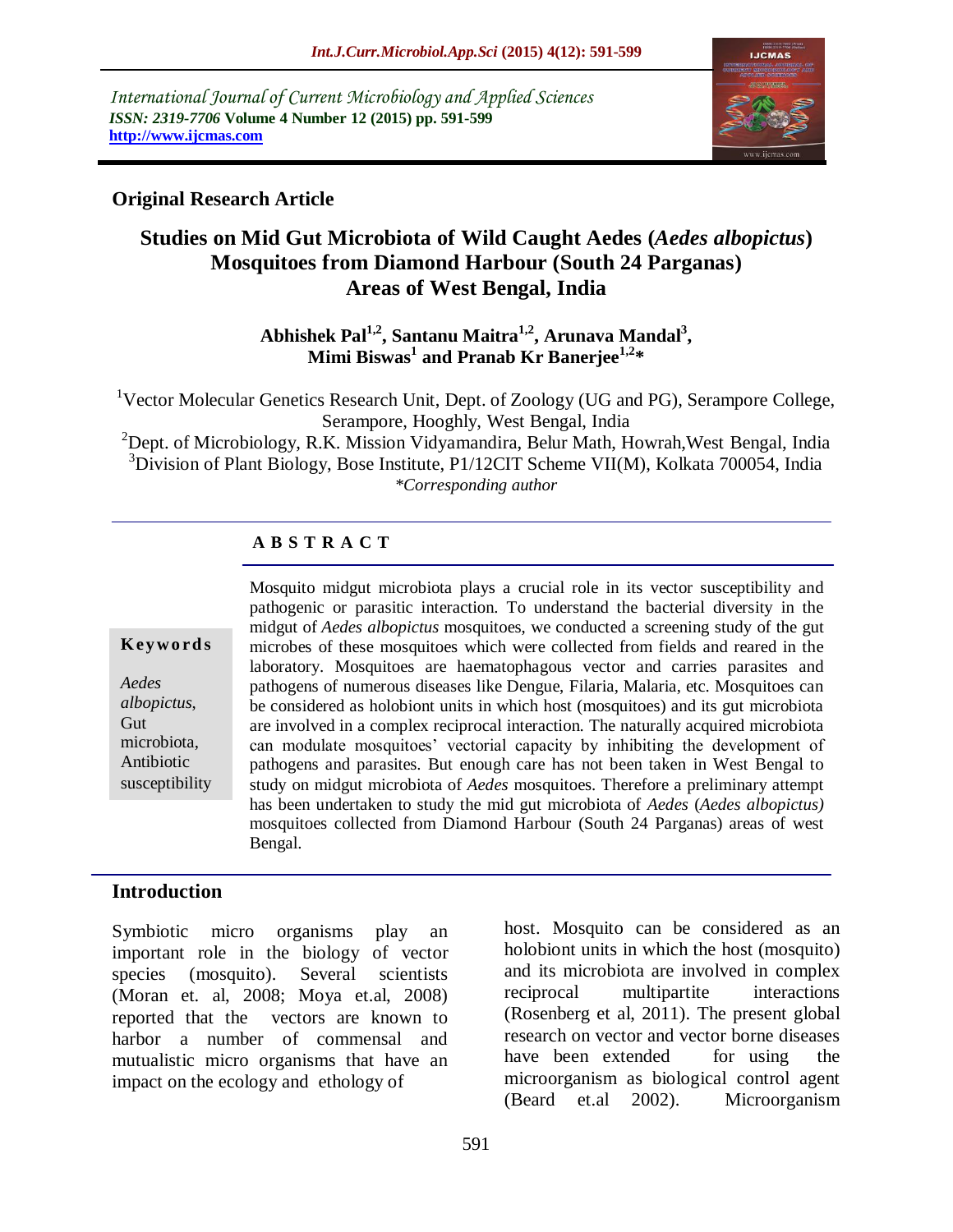associated with vectors could exert a direct pathogenic effect on the host (Schnepf et.al 1998), interfere with its reproduction or reduce vector competence(Zabalou et.al, 2004).This symbiosis provides an important physiological functions to the host, including the synthesis of essential nutrients, resistance to colonize pathogens and stimulate the immune system (Dillon et al, 2005, Dong et al,2009). In hematophagous insects these symbionts are thought to be critical for the host fitness because of the need for blood scarce nutrients. The mosquito mid gut is an immune competent organ and the first point of contact between the vector and arboviruses. Therefore, the microbial community structure of the mosquito mid gut may play a crucial role to identify parasite or pathogen (virus) entry, multiplication and in turn, vector susceptibility. Recent studies have been forwarded for detecting the diverse microbial community in this physiological niche (Dong et al,2009, Jadin et al, 1966, Seitz et al, 1987, Pumpuni et al,1996, Straif et al, 1998, Gonzalez et al, 2003, Lindh et al, 2005, Favia et al, 2007, Gusamo et al, 2010) . These studies not only emphasizes on mid gut microbial diversity but also with its morphology and biochemical characteristics. Mosquitoes, are the known group of haematophagous vector, from the stand point of both basic and applied science (Banerjee 1997) *Ae. albopictus* is a natural vector for a group of viruses such as chikungunya, dengue fever and yellow fever. In spite of its epidemiological importance in disease transmission, very little informations are available on *Aedes*  mosquito with respect to its gut microflora and its interaction with the disease transmitting agent. Identification of the stable and transmissible gut inhabitant of such a vector would therefore be a crucial factor in understanding its susceptibility to a battery of viruses and parasites. It has been

reported (Das P.K,1997 ) that the occurrence of vector borne diseases in any place or at any time is determined by the complex interaction of pathogen, parasite, microorganisms and vectors in a particular environment. Various lines of data (Chernysh et al,2002; Wilkinson et al,2001; Zhang et al,2004) indicated that these diverse microbiota are a potential source of novel bioactive compounds viz. anti-viral, anti-malarial, anti-tumor peptides, enzymes and novel metabolites. Manipulating these microbial symbionts is thought to be an effective strategy for controlling the spread of pathogens that use insects (mosquitoes) as hosts (Beard et al, 2002; Dillon et al, 2005;).*Aedes albopictus*, an anthropophilic mosquitoe is not only responsible for the transmission of dengue viruses, but also acts as a reservoir of a large variety of gut microbes .Recent resurgence of dengue and dengue hemorrhagic fever in Kolkata and adjoining sub urban areas have necessitated to study on *Aedes albopictus.* But a very little attention has been paid to know the morphology and biochemical characteristics of mid gut microbiota of *Aedes albopictus* in the various regions of West Bengal. In view of these reasons a preliminary attempt has been made to find out morphological and biochemical characteristics of midgut microbiota of *Aedes albopictus* mosquitoes in Kolkata and allied areas like Diamond Harbour (South 24 Parganas) of west Bengal.

### **Materials and Methods**

### **Collection of Mosquitoes**

*Aedes albopictus m*osquitoes were ariely collected during early morning (5.30 a.m. to 6.30 a.m.) for a period (from June, 2014 to June,2015) from Diamond Harbour, district of South 24 Parganas of West Bengal (Latitude: 22.2°N, Longitude: 88.2°E) (fig1)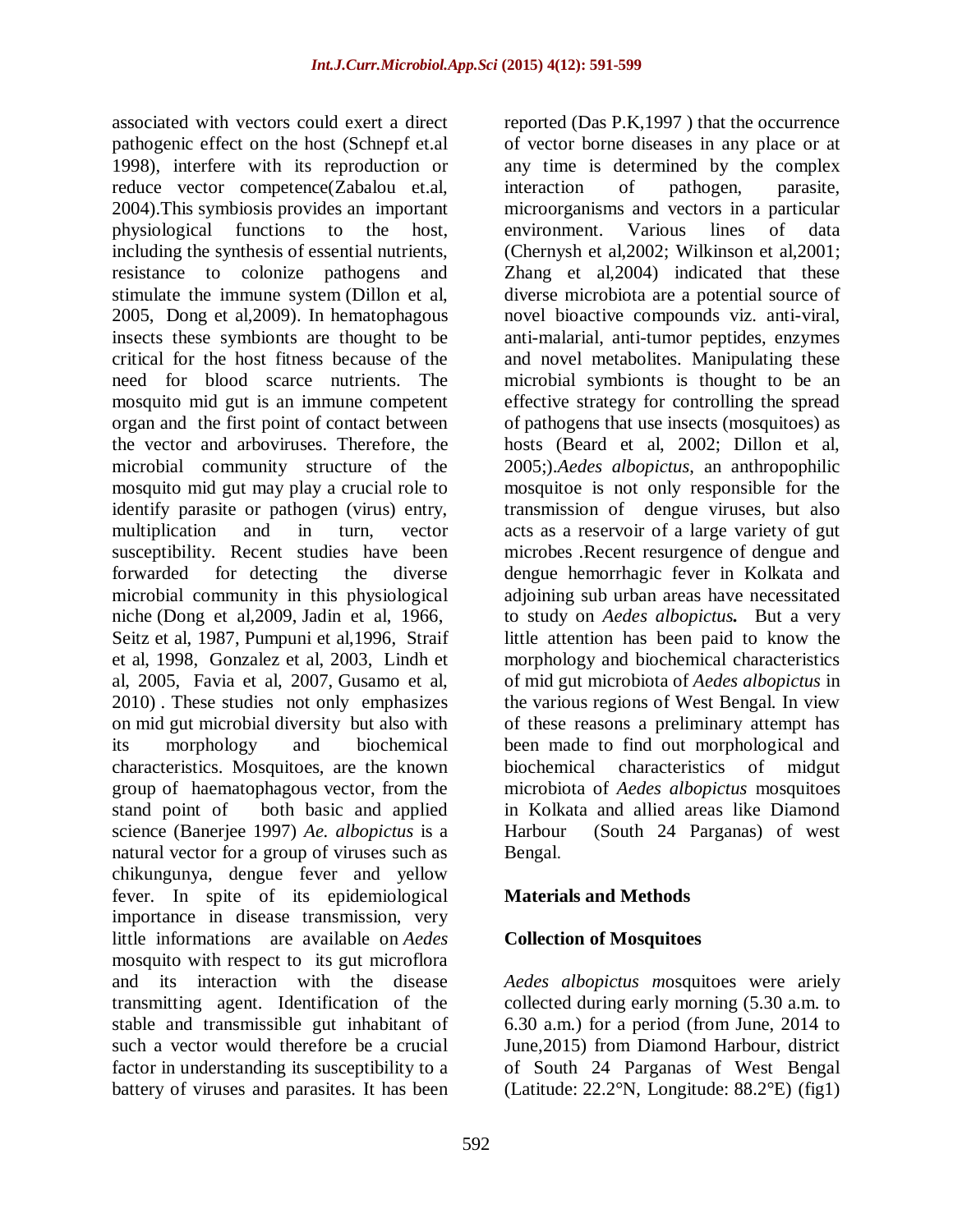using manual aspirator. The temperature and relative humidity range during the time period were (25°C to 37°C) and (50% to 90%) respectively. The collected samples were transported to the laboratory in transfer glass bottles with perforated cap to keep them alive. Only live mosquitoes were selected for microbiological analysis.

### **Colonization**

Mosquito samples were killed with chloroform (90%v/v) followed by surface sterilize using 70% ethyl alcohol( $v/v$ ). Guts of the samples were removed using sterile forceps and then mixed thoroughly with 500µl of sterile physiological saline [0.7% (w/v) aqueous solution of sodium chloride, pH 7.2,at 25°C] on a sterile enclosed glass crucible. The midgut suspension was then streaked on sterile nutrient agar (Peptic digest of animal tissue 5.000 Gms / Litre, Sodium chloride 5.000 Gms / Litre, Beef extract 1.500 Gms / Litre ,Yeast extract 1.500 Gms / Litre ,Agar 15.000 Gms / Litre, Final pH ( at  $25^{\circ}$ C) 7.4 $\pm$ 0.2) plates. Triplicate plates were then incubated at  $(30\pm2)$ °C for  $(24+24)$  hours. Isolated colonies were selected based on their morphotyping, subcultured as axenic cultures on nutrient agar plates and stored as slants at 4°C for future characterization.

### **Gram staining of Microorganisms**

Gram staining of each culture was carried out following the procedure of Harrigan and MacCance (1976)

# **Standard Biotyping Assays**

The standard Biotyping assays were performed to identify the common growth and metabolic patterns of each of the bacterial isolates.

### **Amylase Production Detection Assay**

Overnight (18-20 hrs.) Nutrient broth culture suspensions of the isolates were prepared (as mentioned earlier). Sterile Starch agar medium (Starch soluble, 20gms/ltr.; Peptone, 5gms/ltr; Beef extract, 3gms/ltr.; Agar, 15gms/ltr.; Final pH at  $25^{\circ}$ C 7.0  $\pm$  0.2) were prepared and cast on sterile disposable petri plates. The isolate suspension was streaked onto the Starch agar plates using standard 4 way discontinuous streaking protocol and incubated at  $35^{\circ}C \pm 2^{\circ}C$  for 18 to 48 hours. After incubation the growth colonies on the plates were scraped off using a sterile inoculation loop and the plates were flooded with a dilute iodine solution for 60 seconds. Excess iodine drained off. Results were observed from a study of triplicates.

### **Protease Production Detection Assay**

Overnight (18-20 hrs.) Nutrient broth culture suspensions of the isolates were prepared (as mentioned earlier). Sterile Standard count Caseinate agar medium (Casein enzymic hydrolysate 5 gms/ltr.; Yeast extract 2.5 gms/ltr.; Dextrose 1 gm/ltr.; Sodium caseinate 10 gms/ltr.;

Trisodium citrate 10 gms/ltr.; Calcium chloride 2.2gms/ltr.; Agar 15 gms/ltr.; Final pH at  $25^{\circ}$ C 7.2  $\pm$ 0.2) were prepared and cast on sterile disposable petri plates. The isolate suspension was streaked onto the medium plates using standard 4 way streaking protocol of Loeffler and Gaffky(1881) and incubated at  $35^{\circ}$ C  $\pm$  2<sup>o</sup>C for 18 to 48 hours. Results were observed.

### **DNase Production Detection Assay**

Overnight (18-20 hrs.) Nutrient broth culture suspensions of the isolates were prepared (as mentioned earlier). Sterile DNase Test Agar w/ Toluidine blue medium (Tryptose 20 gms/ltr.; DNA powder 2 gms/ltr.; NaCl 5 gms/ltr.; Toluidine blue 0.1 gm/ltr.; Agar 15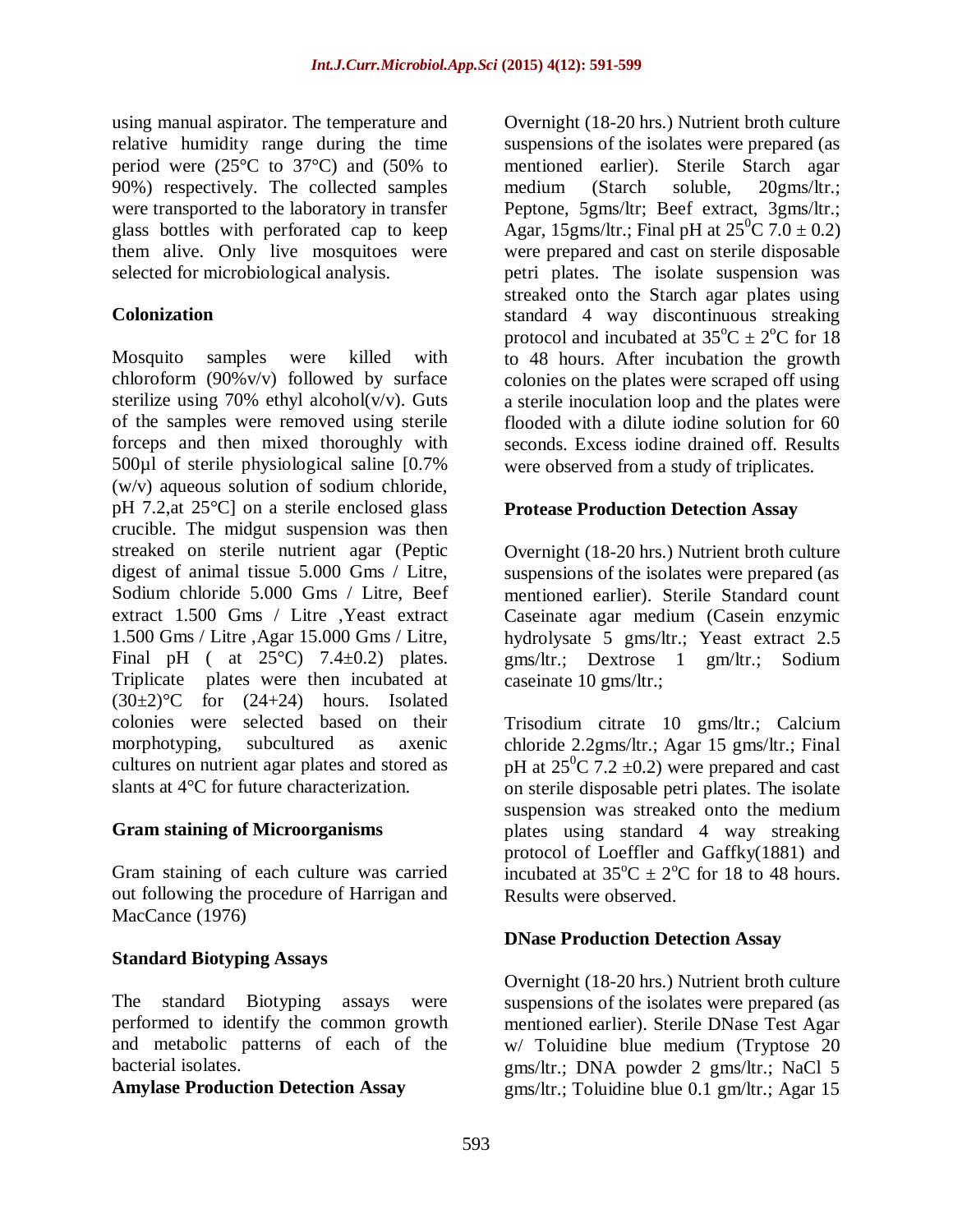gms/ltr.; Final pH at  $25^{\circ}$ C 7.2  $\pm$  0.2) were prepared and cast on sterile disposable petri plates. The isolate suspension was streaked onto the medium plates using standard 4 way streaking protocol of Loeffler and Gaffky(1881) and incubated at  $35^{\circ}C \pm 2^{\circ}C$ for 18 to 48 hours. Results were observed.

### **Gelatin Solubilization Activity Detection Assay**

Overnight (18-20 hrs.) Nutrient broth culture suspensions of the isolates were prepared (as mentioned earlier). Sterile Gelatin iron agar medium ( Peptic digest of animal tissue 25 gms/ltr.; Meat extract 7.5 gms/ltr.; NaCl 5 gms/ltr.; Gelatin 120 gms/ltr.; Ferrous chloride 0.5 gms/ltr.; Final pH at  $25^{\circ}$ C 7.0 +/- 0.2) were prepared and cast as stabs in sterile culture tubes. The isolate suspension was pierced into stab with the help of a sterile inoculation needle and incubated at  $35^{\circ}$ C  $\pm$  2<sup>o</sup>C for 18 to 48 hours. Results were observed.

### **Arginine Dihydrolase Production Detection Assay**

Overnight (18-20 hrs.) Nutrient broth culture suspensions of the isolates were prepared (as mentioned earlier). Sterile Arginine Dihydrolase agar medium (Peptic digest of animal tissue 1gm/ltr.; NaCl 5 gms/ltr.; Dipotassium hydrogen phosphate 0.3 gm/ltr.; L-Arginine 10 gms/ltr.; Bromo cresol purple 0.016 gm/ltr.; Agar 3 gms/ltr.; Final pH at  $25^{\circ}$ C 6.0  $\pm$  0.2) were prepared and cast as stabs in sterile culture tubes. The isolate suspension was pierced into stab with the help of a sterile inoculation needle and incubated at  $35^{\circ}\text{C} \pm 2^{\circ}\text{C}$  for 18 to 48 hours. Then 5-6 drops  $(600 \text{ µl-}800 \text{ µl})$  of the Nessler's Reagent [Mercuric iodide 3%, Potassium Iodide 3.5%, Sodium Hydroxide 12%, and Water 81.5%] was added to the

culture tube. Results in colour change were observed.

### **Catalase Production Detection Assay**

Overnight (18-20 hrs.) Nutrient broth culture suspensions of the isolates were prepared (as mentioned earlier). Sterile Nutrient agar medium were prepared and cast on sterile disposable petri plates. The isolate suspension was streaked onto the medium plates using standard 4 way discontinuous streaking protocol and incubated at  $35^{\circ}C \pm$  $2^{\circ}$ C for up to 48 hours. A few drops (500 µl-600 μl) of  $15\%$  H<sub>2</sub>O<sub>2</sub> were poured over the grown colony and observed immediately for effervescent bubble production.

### **Oxidase Production Detection Assay**

Overnight (18-20 hrs) Nutrient broth culture suspensions of the isolates were prepared (as mentioned earlier). Sterile Nutrient agar medium were prepared and cast on sterile disposable petri plates. The isolate suspension was streaked onto the medium plates using standard 4 way discontinuous streaking protocol and incubated at  $35^{\circ}$ C $\pm$ 2<sup>o</sup>C for up to 48 hours. The test was performed by putting bacterial culture on a strip of sterile filter paper impregnated with 1% (w/v) aqueous solution of N-Ndimethyl-phenylenediamine. Immediate colour change was observed.

### **Endo Agar Assay**

Overnight (18-20 hrs) Nutrient broth culture suspensions of the isolates were prepared (as mentioned earlier). Sterile Endo agar base medium (Peptic digest of animal tissue 10.000 gms/ltr, Lactose 10.000 gms/ltr , Dipotassium phosphate 3.500 gms/ltr, Sodium sulphite 2.500 gms/ltr, Agar 12.000 gms/ltr, Final pH ( at  $25^{\circ}$ C) 7.5 $\pm$ 0.2) were prepared and cast on sterile disposable petri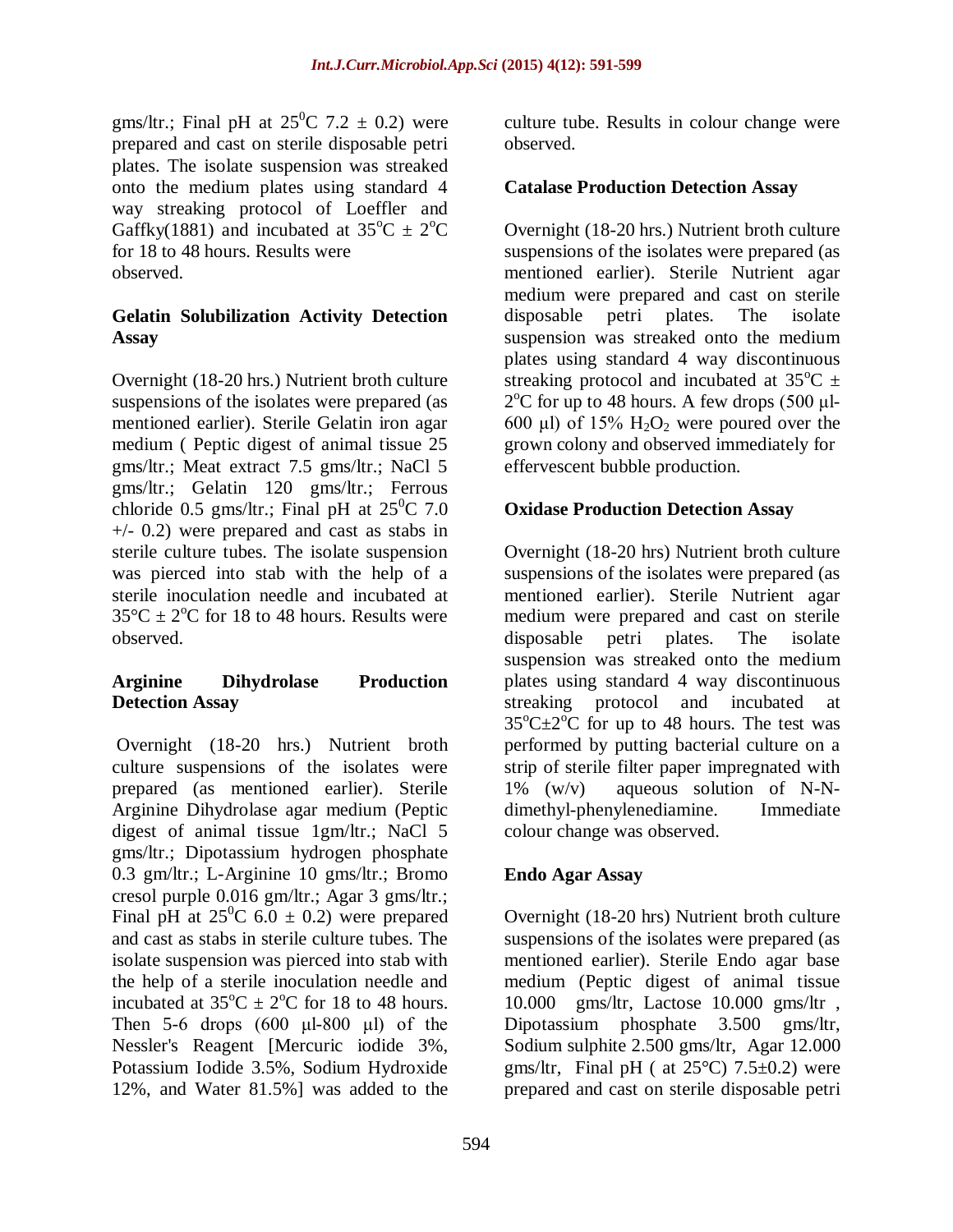plates. The isolate suspension was streaked onto the medium plates using standard 4 way streaking protocol of Loeffler and Gaffky(1881) and incubated at  $35^{\circ}C \pm 2^{\circ}C$ for 18 to 48 hours. Results were observed.

### **King's B assay**

Overnight (18-20 hrs.) Nutrient broth culture suspensions of the isolates were prepared (as mentioned earlier). Sterile King's medium B Base medium (Proteose peptone 20.000 gms/ltr

Dipotassium hydrogen phosphate 1.500 gms/ltr, Magnesium sulphate. heptahydrate 1.500 gms/ltr , Agar 20.000 gms/ltr, Final pH ( at  $25^{\circ}$ C) 7.2 $\pm$ 0.2) were prepared and cast on sterile disposable petri plates. The isolate suspension was streaked onto the medium plates using standard 4 way streaking protocol of Loeffler and Gaffky(1881) and incubated at  $35^{\circ}$ C  $\pm 2^{\circ}$ C for 18 to 48 hours. Results were observed.

### **Antibiotic Sensitivity Assay**

The bacterial isolates were tested for their antibiotic resistance pattern against nine commercially available antibiotics. Antibiotic impregnated paper discs (HiMedia) used for the study include amikacin (30 $\mu$ g disc<sup>-1</sup>), ciprofloxacin (5 $\mu$ g disc<sup>-1</sup>), colistin (10µg disc<sup>-1</sup>), gentamicin  $(10\mu g \text{ disc}^{-1}), \text{imipenem} (10\mu g \text{ disc}^{-1}),$ netillin  $(30 \mu g \text{ disc}^{-1})$ , polymyxin-B  $(300 \mu g$ disc<sup>-1</sup>), and ticarcillin (75 $\mu$ g disc<sup>-1</sup>). Isolated bacterial colonies of each isolates were grown in Muller Hinton broth for 6hours at  $(30\pm2)$ °C at 110 rpm shaking, followed by subsequent preparation of an inoculums lawn on Muellar-Hinton Agar (Beef, infusion from 300.000 Gms / Litre, Casein acid hydrolysate 17.500 Gms / Litre, Starch 1.500 Gms / Litre , Agar 17.000 Gms / Litre, Final pH ( at  $25^{\circ}$ C) 7.3 $\pm$ 0.1) plates using cotton swab. The selected antibiotic discs

were placed aseptically using sterile forceps keeping a distance of 4cm between their centres. Complete inhibition zone around each disc was measured after 18hours of incubation at  $(30\pm2)$ <sup>o</sup>C<sup>[1]</sup>. Each experiment was performed in triplicate.

### **Results and Discussion**

### **Bacterial Isolates**

Four morphotype of bacterial isolates were selected from samples of mosquito. The characteristics of each morphotype and the number of isolates studied from each morphotype are presented in Table-1.

### **Gram Characteristics of Microorganism**

All morphotype isolates showed positive Gram reaction. Gram character, morphology and arrangement of cell in each morphotype are shown in Table-2.

# **Standard Biotyping Assay**

Standard biotyping assays of each of bacterial isolates are shown in Table-3

### **Antibiotic Susceptibility**

Analysis of isolates with lowest and highest resistance patterns are shown in table4 and figure2.

Our findings provide comprehensive information about colony character , gram staining properties and biochemical characteristics of mid gut microbiota of *Aedes albopictus* mosquitoes collected from Diamond Harbour areas (Fig1) of west Bengal. Our data (Table-1 and 2) reveal that the gut-bacterial colonies are more or less circular, coccus shapped, arranged in singly or in paired and umbonate shape and gram positive.

**Table.1** Morphotypes of Isolated Colony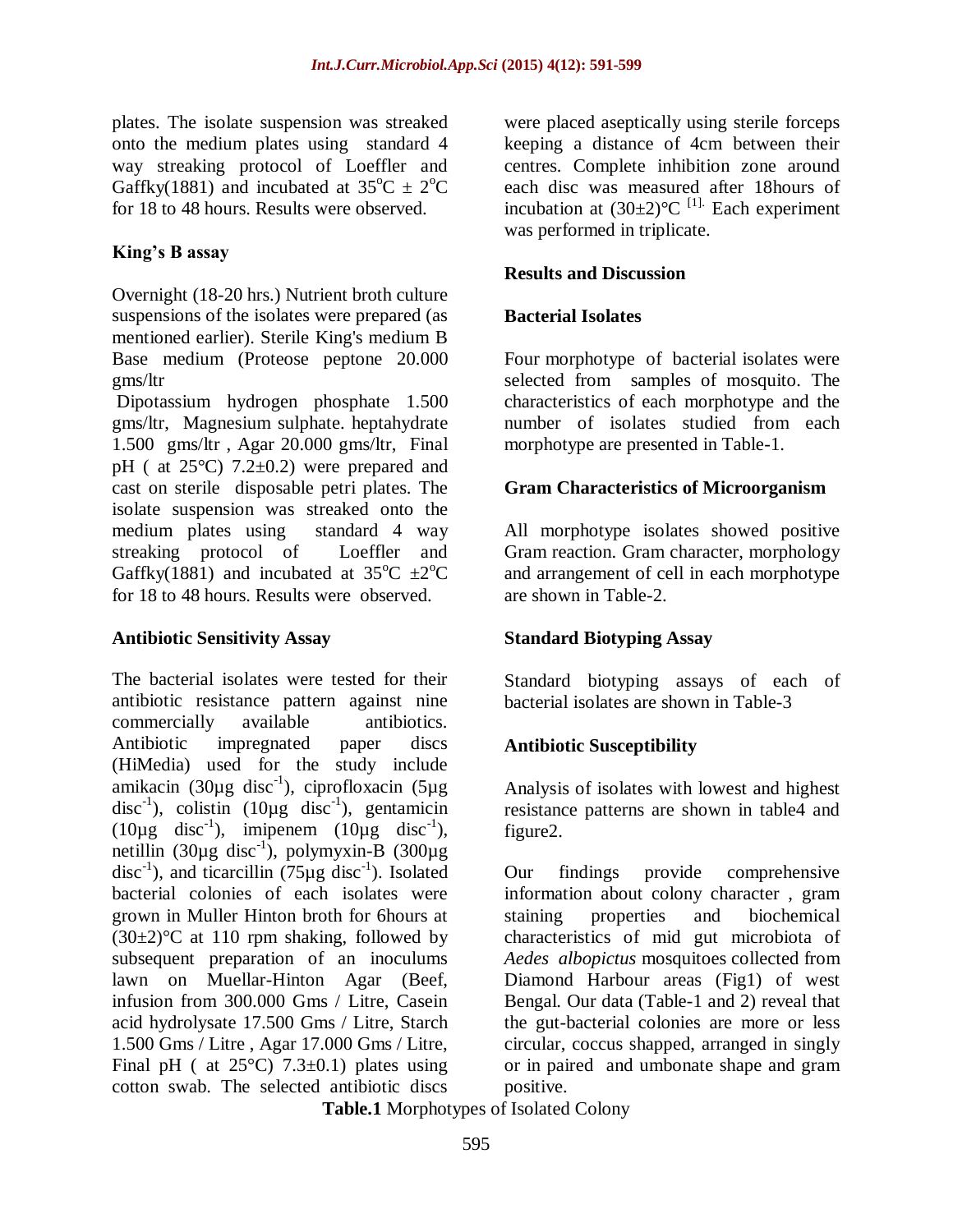| <b>Sample</b> | Morpho<br>type | <b>Morphological Characters of colony</b><br>No. of<br>isolates<br>selected |                                      |                             |                                  |           |                              |                |
|---------------|----------------|-----------------------------------------------------------------------------|--------------------------------------|-----------------------------|----------------------------------|-----------|------------------------------|----------------|
|               |                | shape                                                                       | <b>Size</b>                          | colour                      | <b>Visibility and</b><br>texture | elevation | type                         |                |
| Aa            | M1             | circular                                                                    | $2-3mm$<br>in<br>diameter            | brown                       | Opaque,<br>matte                 | plain     | Diffuse,<br>margin<br>entire | $\overline{2}$ |
| Aa            | M <sub>2</sub> | circular,                                                                   | $2mm$ in<br>diameter,                | yellow                      | Opaque,<br>matte                 | convex    | Diffuse,<br>margin<br>entire | 3              |
| Aa            | M <sub>3</sub> | circular                                                                    | $2-3mm$<br>in<br>diameter            | whitish                     | Opaque,<br>matte                 | plain     | Diffuse,<br>margin<br>entire | 2              |
| Aa            | M <sub>4</sub> | umbonate                                                                    | $2-3mm$<br><sub>in</sub><br>diameter | creamis<br>$\boldsymbol{h}$ | Opaque,<br>glistening            | plain     | Diffuse,<br>margin<br>entire | $\mathbf{1}$   |

**Table.2** Gram Character, Morphology and Arrangement of Cells in each Morphotype

| <b>Isolates from</b><br>morphotype | <b>Gram Character</b> | Morphology and arrangement             |
|------------------------------------|-----------------------|----------------------------------------|
| AaM1                               | <b>Gram Positive</b>  | Coccus shaped, mostly in chains.       |
| AaM2                               | <b>Gram Positive</b>  | Coccus shaped, mostly in pair.         |
| AaM3                               | Gram Positive         | Coccus shaped, mostly in pair.         |
| AaM4                               | Gram Positive         | Coccus shaped, clumped, held together. |

**Table.3** Standard Biotyping Assays of each of Bacterial Isolates

| <b>Sample</b><br>N <sub>0</sub> | <b>Catalase</b><br>production | Oxidase<br>production | <b>DNase</b><br>production | <b>Gelatin</b><br>production | <b>Arginine</b><br>dihydrolase<br>production | King's $B$<br>assay | Endo<br>agar<br>assay | Amylase<br><b>Production</b><br>assay | <b>Protease</b><br><b>Production</b><br>assay |
|---------------------------------|-------------------------------|-----------------------|----------------------------|------------------------------|----------------------------------------------|---------------------|-----------------------|---------------------------------------|-----------------------------------------------|
| AaM1                            | $-VE$                         | $+VE$                 | $-VE$                      | -VE                          | -VE                                          | $+VE$               | $+VE$                 | $-VE$                                 | $+VE$                                         |
| AaM2                            | $-VE$                         | -VE                   | -VE                        | -VE                          | -VE                                          | -VE                 | $+VE$                 | -VE                                   | $+VE$                                         |
| AaM3                            | $+VE$                         | $-VE$                 | $-VE$                      | $-VE$                        | $-VE$                                        | $+VE$               | $+VE$                 | $-VE$                                 | $+VE$                                         |
| AaM4                            | $-VE$                         | -VE                   | $+VE$                      | -VE                          | -VE                                          | $+VE$               | $+VE$                 | -VE                                   | $+VE$                                         |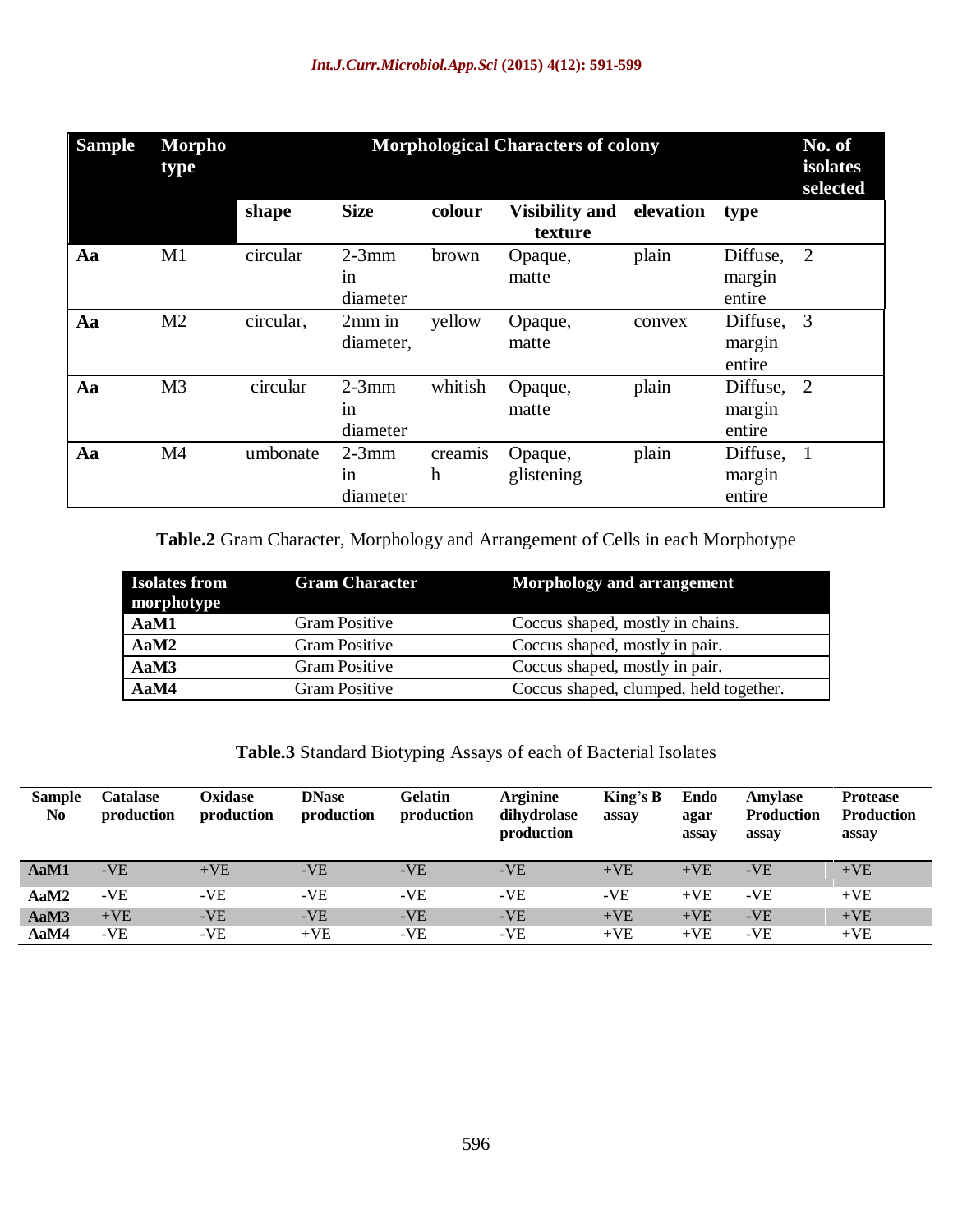#### **Table.4** Assessment ofAntibiotic Sensitivity Assay **Antibiotic Sensitivity Patterns (Resistant (R) / Sensitive(S) ) as per CLSI standards**

| <b>Name</b>     |                    |                   |                 |                      |             |                 |                 |                 |
|-----------------|--------------------|-------------------|-----------------|----------------------|-------------|-----------------|-----------------|-----------------|
| of the          |                    |                   |                 |                      |             |                 |                 |                 |
| <b>Isolates</b> | <b>Ticarcillin</b> | <b>Gentamicin</b> | <b>Imipenem</b> | <b>Ciprofloxacin</b> | Polymyxin-B | <b>Colistin</b> | <b>Netillin</b> | <b>Amikacin</b> |
| AaM1            | $\overline{R}$     | D.                | D               | <b>D</b>             | S           | IJ              | S               | S               |
| AaM2            | l S                | D                 | S               | S                    | D           |                 | S               | <sub>S</sub>    |
| AaM3            | <sub>S</sub>       | C                 | S               | S                    | S           |                 | S               | S               |
| AaM4            | $\overline{R}$     | $\mathbf{C}$      | S               | S                    | N           |                 | S               | $\mathbb{R}$    |

**Figure.1** Map of South 24 Parganas Showing the Collection Site-Diamond Harbour [\(www.mapsofindia.com\)](http://www.mapsofindia.com/)



**Figure.2** Antibiogram of Mean zone Inhibition of gut Bacterial Isolates from each Morphotype of Five Sample against Nine Antibiotics



These bacterial isolates demonstrate their unique property of secreting economically important enzymes. The different biochemical tests (Table- 3) reveal that protease, DNase, oxidase, catalase and

gelatin are produced by one isolates. On the other hand, protease are secreted by all bacterial isolates. These biochemical properties of secretion of novel enzymes provide these bacterial isolates has the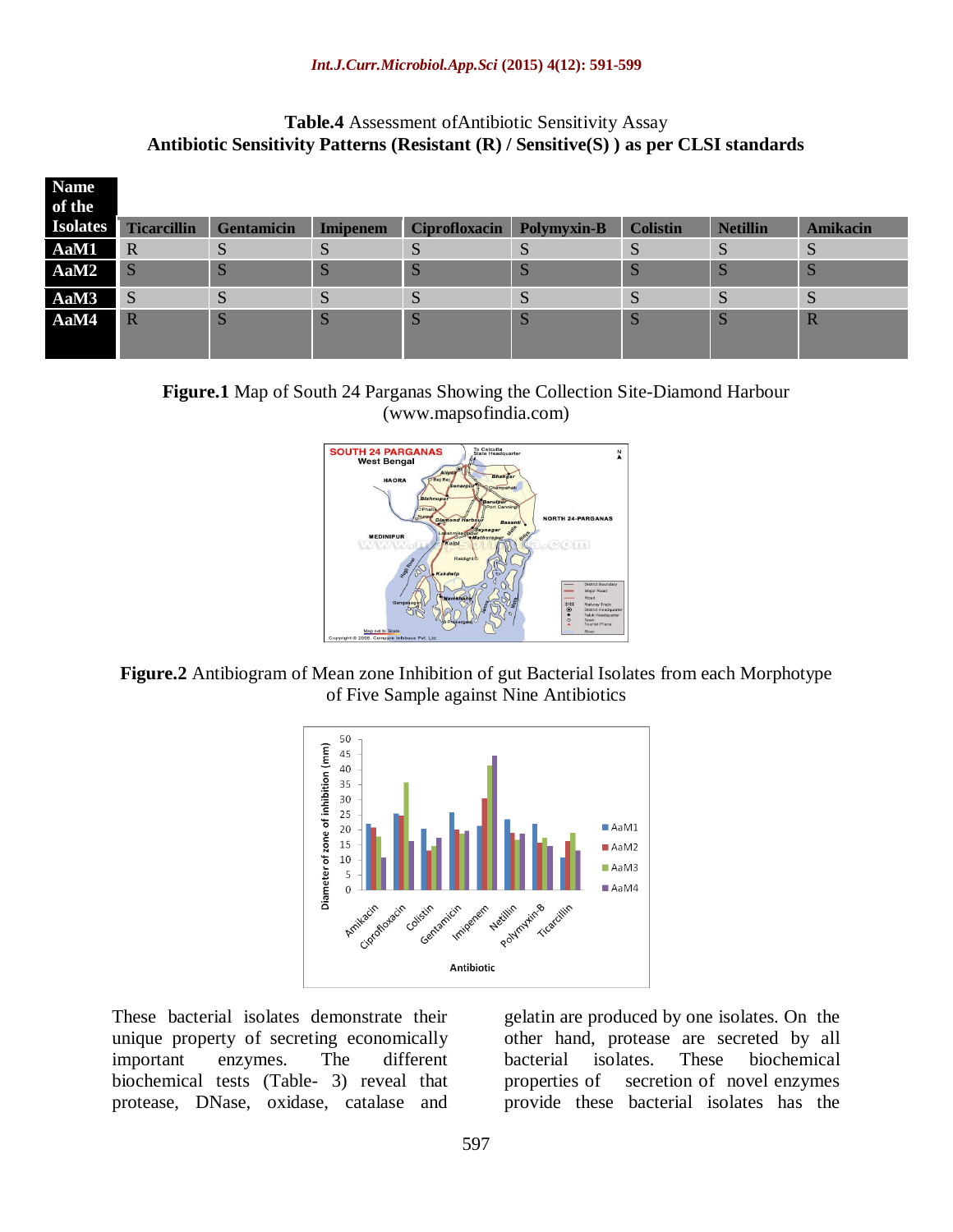potential activity for commercial approach. As for example, protease producing bacteria has the potential for degrading proteinaceous wastes. Antibiotic susceptibility tests (Table-4) indicated that midgut microbiota of *Aedes albopictus* are found to be moderately resistant to the antibiotics such as Ticarcillin and Amikacin and more or less sensitive against all other antibiotics (fig2) used. Mosquitoes are known to illicit a specific immune response against parasite and bacteria (Gram positive and Gram negative). Several lines of data **(**Kasai et al, 1986) indicates that immune activity inhibit the growth of pathogens viz *chikungunya, dengue fever virus, yellow fever virus as well as protozoan parasite (Plasmodium gallinaceum)* etc. It can suggest that this microbiota may also illicit basal immunity to the vector. Mosquitoes (*Aedes*, *Anopheles e*tc), usually live in highly contrasting environments where biotic (like competition or the food chain) and abiotic (like temperature or humidity) factors can influence the population of gut microbiota. Observation of biochemical properties may help to know the diversity of mid gut micribiota. Mid gut microbes are closely associated with vector (mosquitoes) through a complex potential interaction. Symbiotic interaction between the mid gut bacteria (*Asia*) has potential power in blocking transmission of mosquito borne pathogens through paratransgenesis (Favia et.al 2007). Current technologies are not sufficient to pin point all the fluxes of matter and energy between microorganism and their host. However, a little investigation has been highlighted on the beneficial functions of mid gut bacteria, especially those living intracellularly as endosymbionts **(**Moffatt et al 2010**)**. It can be concluded that the study on midgut microbiota along with their different biochemical characteristics may open new windows for better understanding.

### **Acknowledgement**

The authors are grateful to Swami Shastrajnanada , Honorable Principal and respected Dr. Asit Kr. Sarkar, Head, Dept. of Microbiology, Ramakrishna Mission Vidyamandira, Belur Math, Howrah and Dr Subhadeep Sarkar, Head, Dept. of Zoology, Serampore College, for providing facilities and also for their continuous encouragement to carry out present work.

### **References**

- Beard B C, Cordon-Rosales C and Durvasula R V 2002 Bacterial symbionts of the Triaminae and their potential use in control of Chagas disease transmission; *Annu. Rev. Entomol.* 47123– 141.
- Banerjee P.K 1997, Popualation structure of *Anopheles subpictus* in Uraban, Sub Urban and Rural areas of West Bengal, proc.zool.Soc.Calcutta, 50(1):88-95
- Chernysh S, Kim S I, Bekker G, Pleskach V A, Filatova N A, Anikin V B, Platonov V G and Bulet P 2002 Antiviral and antitumor peptides from insects; *Proc. Natl. Acad. Sci. USA* 99 12628–12632
- Das P.K (1997) proceeding of the  $2<sup>nd</sup>$ symposium on vector and vector borne diseases,1997(2) 45-55.
- Dillon R J, Vennard C T, Buckling A and Charnley A K 2005 Diversity of locust gut bacteria protects against pathogen invasion; *Ecol. Lett.* 81291–1298.
- Dong Y, Manfredini F, Dimopoulos G Implication of the Mosquito Midgut Microbiota in the Defense against Malaria Parasites. PlosPathog 2009;5(5)
- Favia G, Ricci I, Damiani C, Raddadi N, Crotti E, et al. (2007) Bacteria of the genus*Asaia* stably associate